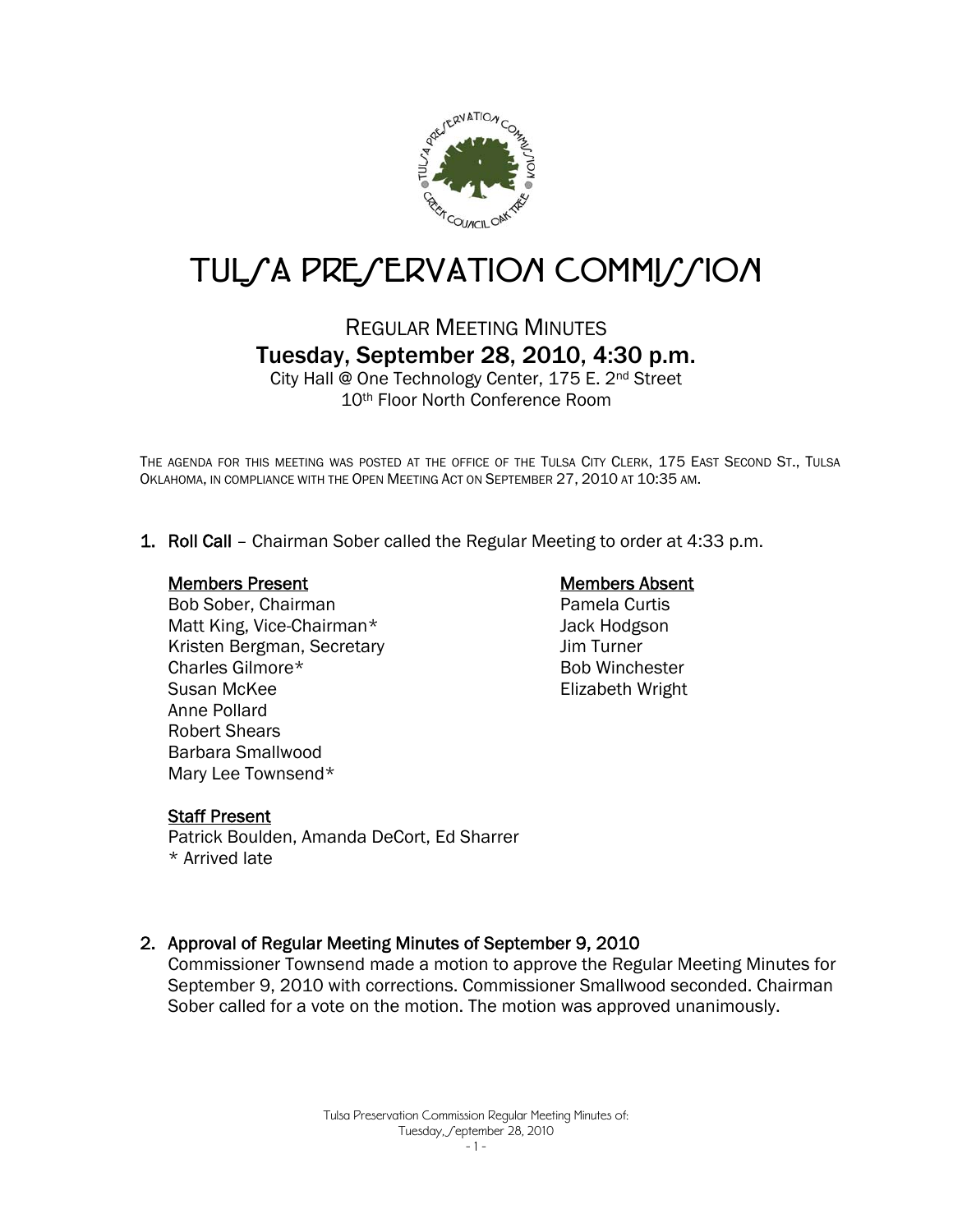#### In Favor

Opposed None

Abstaining None

Not Present None

- 1. Bergman 2. Gilmore
- 3. King
- 4. McKee
- 5. Pollard
- 6. Shears
- 7. Smallwood
- 8. Sober
- 9. Townsend

#### 3. Committee Reports

#### A. Historic Preservation Committee

#### i. Announcement of Conflict of Interest

No one responded to having a conflict of interest with the proposal on the agenda.

#### ii. Applications for Certificate of Appropriateness

1. 1115 E. 20<sup>th</sup> Street (North Maple Ridge) Applicant: James P. Boswell *Application Date: September 21, 2010* 

Request, Part 1: Replace existing one-story addition, not original to house, with two-story addition at northeast corner of house according to plans submitted.

Mr. Sharrer presented part one of Mr. Boswell's Certificate of Appropriateness application to the Commission and read the applicable guidelines for this district. Mr. Boswell was present to answer questions.

Vice-Chairman King gave the COA Subcommittee report. The COA Subcommittee considered the application to be complete and recommended approval. King made a motion to approve the application with no conditions. Commissioner Townsend seconded the motion. Chairman Sober asked for a vote on the motion.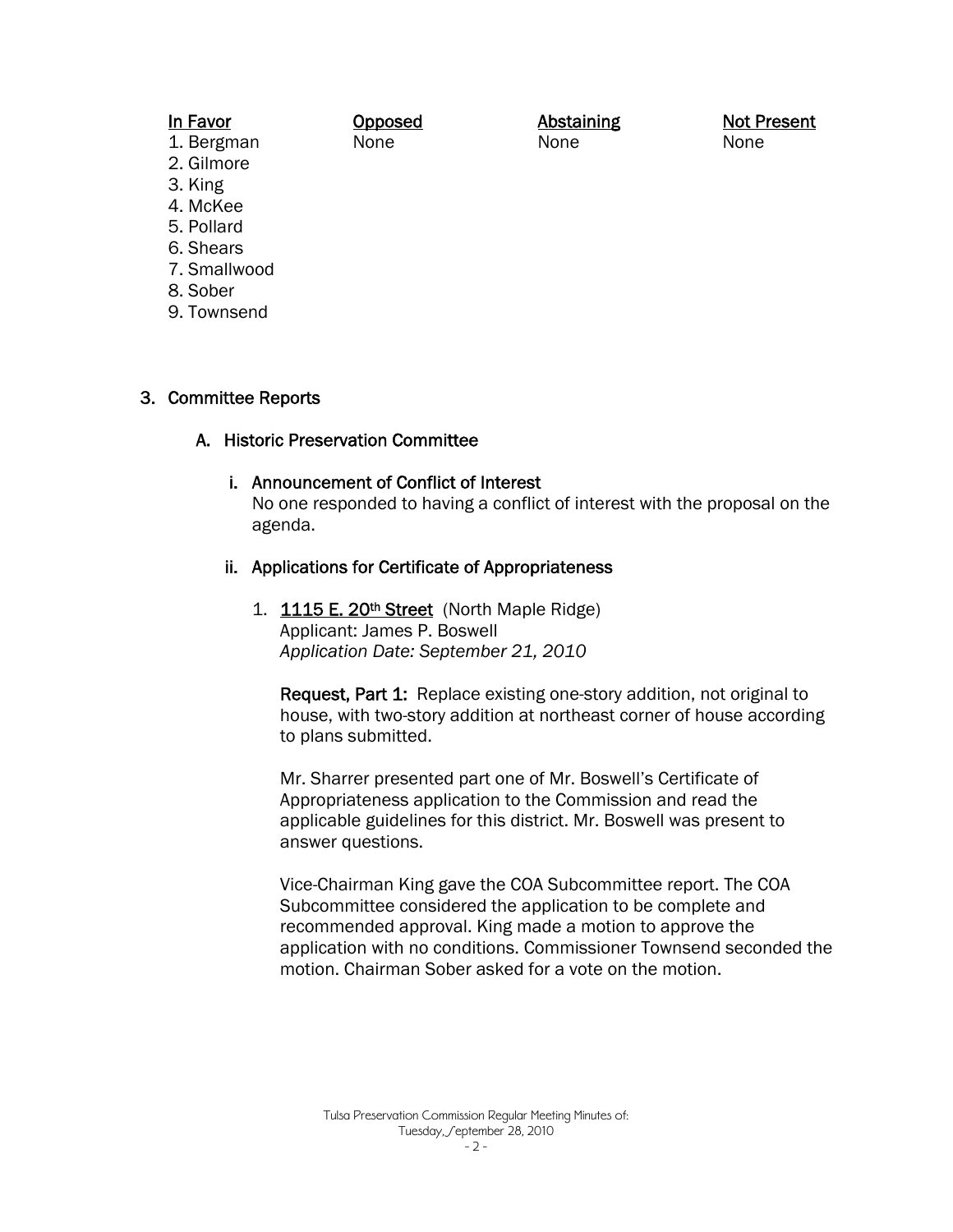Vote: 1115 E. 20th Street, Part 1

**Opposed** None

In Favor

- 1. Bergman
- 2. Gilmore
- 3. King
- 4. McKee
- 5. Pollard
- 6. Shears
- 7. Smallwood
- 8. Sober
- 9. Townsend

The motion was **Approved Unanimously** by members present and voting. North Maple Ridge Guidelines cited: B1.0.1 – B1.0.3, B1.2.1, B1.2.2, B1.3.2

> Request, Part 2: Replace existing flat roof of second-story addition above porte-cochere on west elevation with hipped roof.

**Abstaining** None

Mr. Sharrer presented part two of Mr. Boswell's Certificate of Appropriateness application to the Commission and read the applicable guidelines for this district.

Vice-Chairman King gave the COA Subcommittee report. The COA Subcommittee considered the application to be complete and recommended approval. King made a motion to approve the application with no conditions. Commissioner Townsend seconded the motion. Chairman Sober asked for a vote on the motion.

|              | Vote: 1115 E. 20 <sup>th</sup> Street, Part 2 |            |                    |
|--------------|-----------------------------------------------|------------|--------------------|
| In Favor     | Opposed                                       | Abstaining | <b>Not Present</b> |
| 1. Bergman   | None                                          | None       | None               |
| 2. Gilmore   |                                               |            |                    |
| 3. King      |                                               |            |                    |
| 4. McKee     |                                               |            |                    |
| 5. Pollard   |                                               |            |                    |
| 6. Shears    |                                               |            |                    |
| 7. Smallwood |                                               |            |                    |
|              |                                               |            |                    |

- 8. Sober
- 9. Townsend

The motion was Approved Unanimously by members present and voting. North Maple Ridge Guidelines cited: B1.3.1, B1.3.2

Not Present None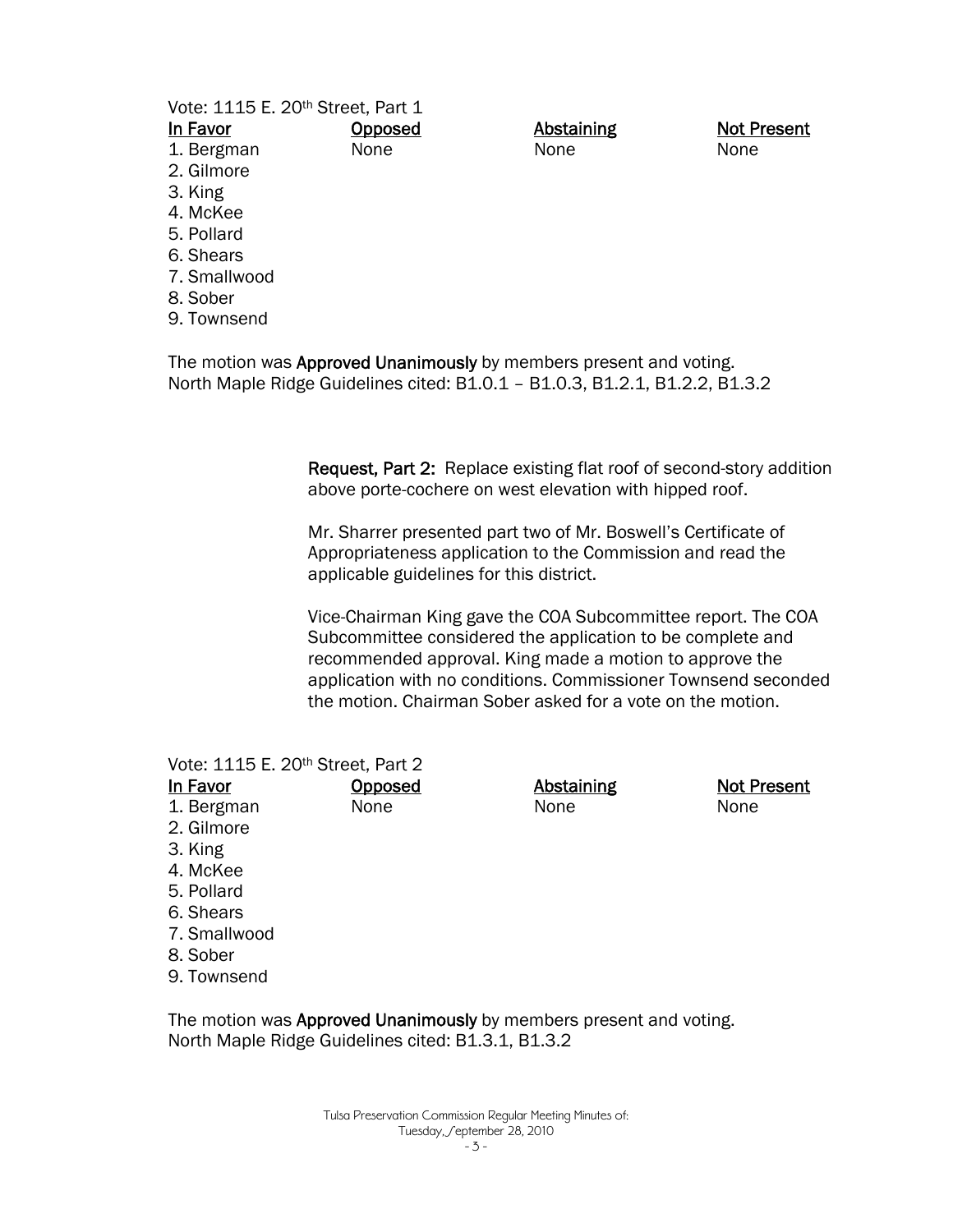## B. Rules and Regulations Committee

No report.

## C. Outreach Committee

 Commissioner Bergman reported that a postcard will be mailed tomorrow to every property in the five HP Zoned neighborhoods reminding the property owners of the zoning requirements. The goal is to help prevent work from occurring before coming to the Commission for review.

# D. Implementation Committee

No report.

# E. Enforcement Committee

 Commissioner King reported that all the committee chairs met to compare notes on their activities to avoid duplication. He plans to meet with the Lead Inspector for the City of Tulsa to discuss enforcement procedures.

# 4. Chair Report

Chairman Sober reported on the results of the City Council Meeting of September 21 when the Council heard two requests from the TPC. The first request, for a small area plan for the Utica Avenue corridor, was sent to committee for discussion on Tuesday, October 5. The second request, for a study of the Zoning Code relating to the boundaries of HP Zoning districts, was approved and forwarded to the Tulsa Metropolitan Area Planning Commission. Chairman Sober thanked Mr. Sharrer for speaking on behalf of the TPC.

# 5. Staff Report

Ms. DeCort reported on staff's work with Whittier Square, Rentie Grove Baptist Church, ongoing surveys, downtown feeder neighborhoods, and Sunset Park.

### A. Revising Order of Regular Meeting Agenda Items

Ms. DeCort presented to the Commission a proposal to revise the order of its regular meeting agenda. The revised order would move all actionable items to the top of agenda, with presentations and committee reports to follow. Ms. DeCort proposed the changes to minimize the amount of time that citizens and guests would have to wait before their business is acted upon.

Commissioner Gilmore made a motion to approve the proposal from staff and to suspend the Rules & Regulations regarding the order of agendas so that staff's proposal could be implemented immediately. Commissioner Townsend seconded the motion. Chairman Sober asked for a vote on the motion.